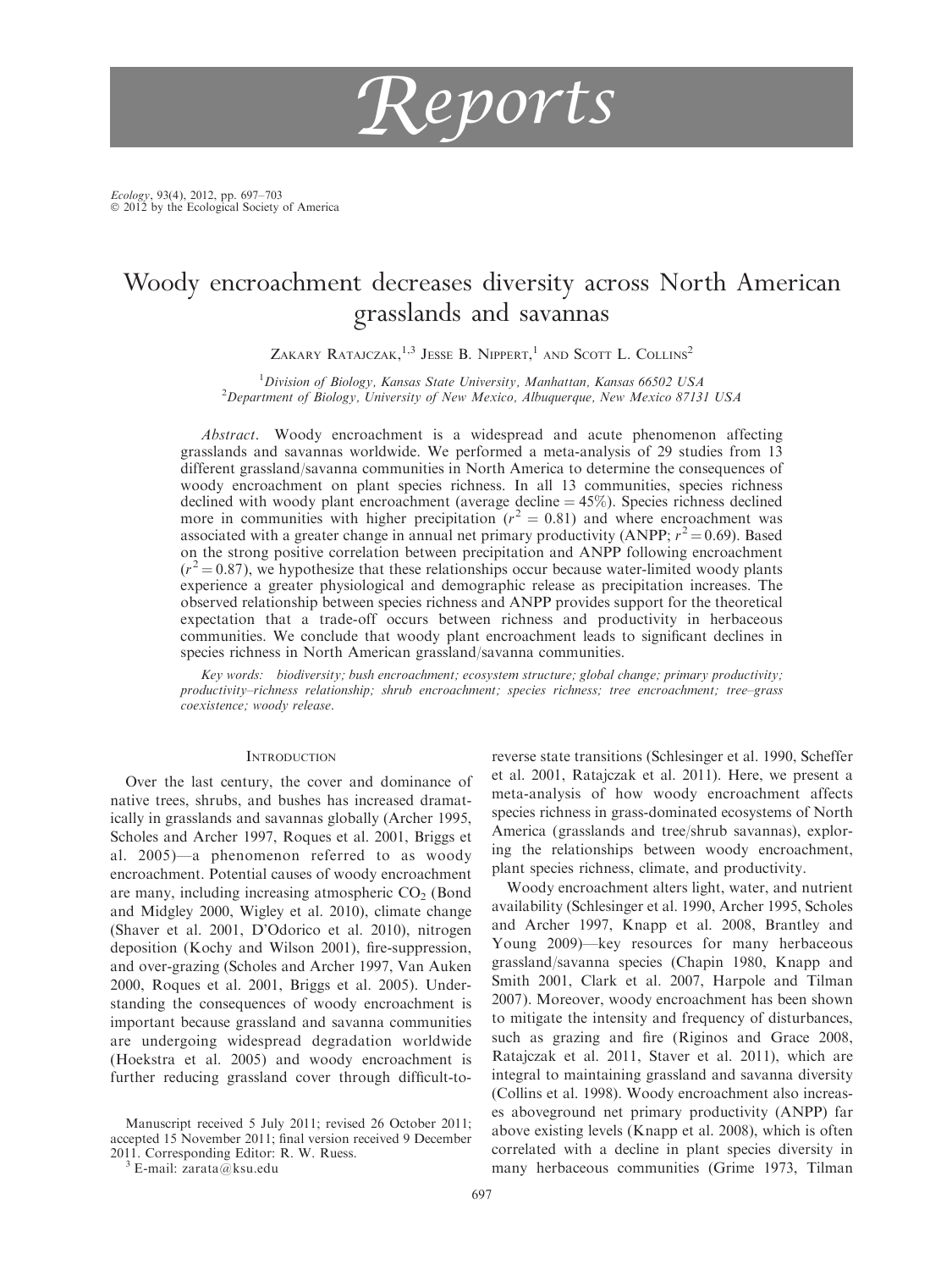and Pacala 1993, Clark et al. 2007, Harpole and Tilman

Alternatively, woody encroachment could have a neutral or positive impact on species richness in some plant communities. In some semiarid ecosystems, shrubs create ''islands of fertility'' where increased nutrient availability below shrubs provides refugia for species sensitive to low nutrient availability (Maestre et al. 2009, Pugnaire et al. 2011). Indeed, shrub establishment in the Mediterranean Basin and Australia has been shown to increase species richness by stabilizing soil and attenuating water stress (Thompson and Eldridge 2005, Maestre et al. 2009, Pugnaire et al. 2011). In North American grasslands, however, resource island formation is also accompanied by a decrease in resources in inter-shrub spaces, which might outweigh the positive effects of shrub dominance (Schlesinger et al. 1990).

Recently, Eldridge et al. (2011) conducted a comprehensive analysis of the consequences of woody encroachment into a number of grasslands around the world. They concluded that woody encroachment had no net effect on species richness globally. However, a zero net effect on richness could result from strong regional positive and negative patterns. We focused our analysis on woody encroachment in North America because North America has a unique evolutionary, disturbance, and human history. Additionally, more data are available for North America across a diverse array of grassland communities because many theses and government reports have been digitized.

For our analysis, we investigated (1) whether encroachment increased, decreased, or had no net effect on species richness and (2) if the effects of woody encroachment on species richness were moderated by mean annual temperature or precipitation, and/or changes in productivity. Our meta-analysis included data from sites that differ in edaphic conditions (e.g., coastal dunes, interior plains, montane grasslands), dominant forms of graminoid vegetation  $(C_3$  vs.  $C_4$ graminoids), ecosystem types (grasslands, savannas, and grassland–shrubland mixes), and climate (mean annual temperature and precipitation ranges of  $33^{\circ}$ C and 800 mm, respectively). Our analysis is unique in that we (1) had high levels of replication, (2) weighted all communities equally, allowing for more general interpretation, and (3) developed a conceptual framework based on physiological and demographic release of woody plants, which reconciles parallel changes in diversity and ecosystem function with current ecological theory.

# **METHODS**

# Literature search and meta-analysis criteria

For this analysis, we performed searches on Scopus, Web of Knowledge, and Google Scholar using relevant combinations of the words encroachment, invasion, thicket, thicketization, succession, shrub, woody, tree, bush, cover, diversity, richness, grass, grassland, and savanna. We also followed citations within published

articles and sought papers on ecosystems where encroachment has been reported. For grassland/savanna communities with richness data available, we attempted to find data for differences in ANPP between graminoid and woody dominated patches.

All studies had to meet the following a priori criteria in order to be included in this meta-analysis: (1) they must occur in a North American grassland or savanna; (2) species richness or raw data to calculate species richness must be presented; (3) the study site must not be a grassland created by recent forest clearing or removal of encroaching trees/shrubs, because community recovery can be long (Lett and Knapp 2005) and probably varies considerably between ecosystems; (4) there must be evidence that native woody plants have become more numerous within the ecosystem over the last 150 years (the period when documented encroachment began; Van Auken 2000); (5) the study site must not receive  $>1100$ mm of precipitation, because these areas are commonly forested (Hirota et al. 2011, Staver et al. 2011) making it difficult to discern between woody encroachment and naturally occurring patch dynamics. Following Scholes and Archer (1997), an ecosystem was considered a grassland or savanna if graminoid species were a dominant component of the community (this includes ecosystems co-dominated by grasses and trees/shrubs, such as savannas and big-sagebrush communities).

In all, our search resulted in 225 studies that were initially considered in part or in full for inclusion in the meta-analysis. Of those, 29 papers met our criteria for inclusion in this study. These papers covered 13 grassland/savanna communities and 21 different encroaching species (see Supplement for raw data and site information; Appendix A for citations). ANPP data were readily available for 10 communities that also measured species richness and 2 communities without richness data (Appendix A). Appendix B is a list of studies that met most of our criteria for inclusion, but were eventually rejected for violating one of our inclusion criteria.

## Meta-analysis metrics

Studies varied considerably in their design and analysis. Therefore, we used the log response ratio (RR), where RR = ln ( $X_e/X_e$ ) = ln ( $X_e$ ) – ln ( $X_e$ ), and  $X_e$ and  $X_c$  are the mean values of experimental and controls groups, respectively. Negative RR values indicate a decline in the variable of interest following encroachment, positive values indicate an increase and 0 indicates no change. Following Clark et al. (2007), we refer to this metric as ''richness response.'' We chose this metric because it accommodates many different experimental designs, as well as differing degrees of statistical reporting (Hedges et al. 1999). Taking the natural log of a fraction also has the beneficial property of making the resulting metric equally responsive to changes in the numerator and denominator. This was especially important because the denominator (measured unen-

2007).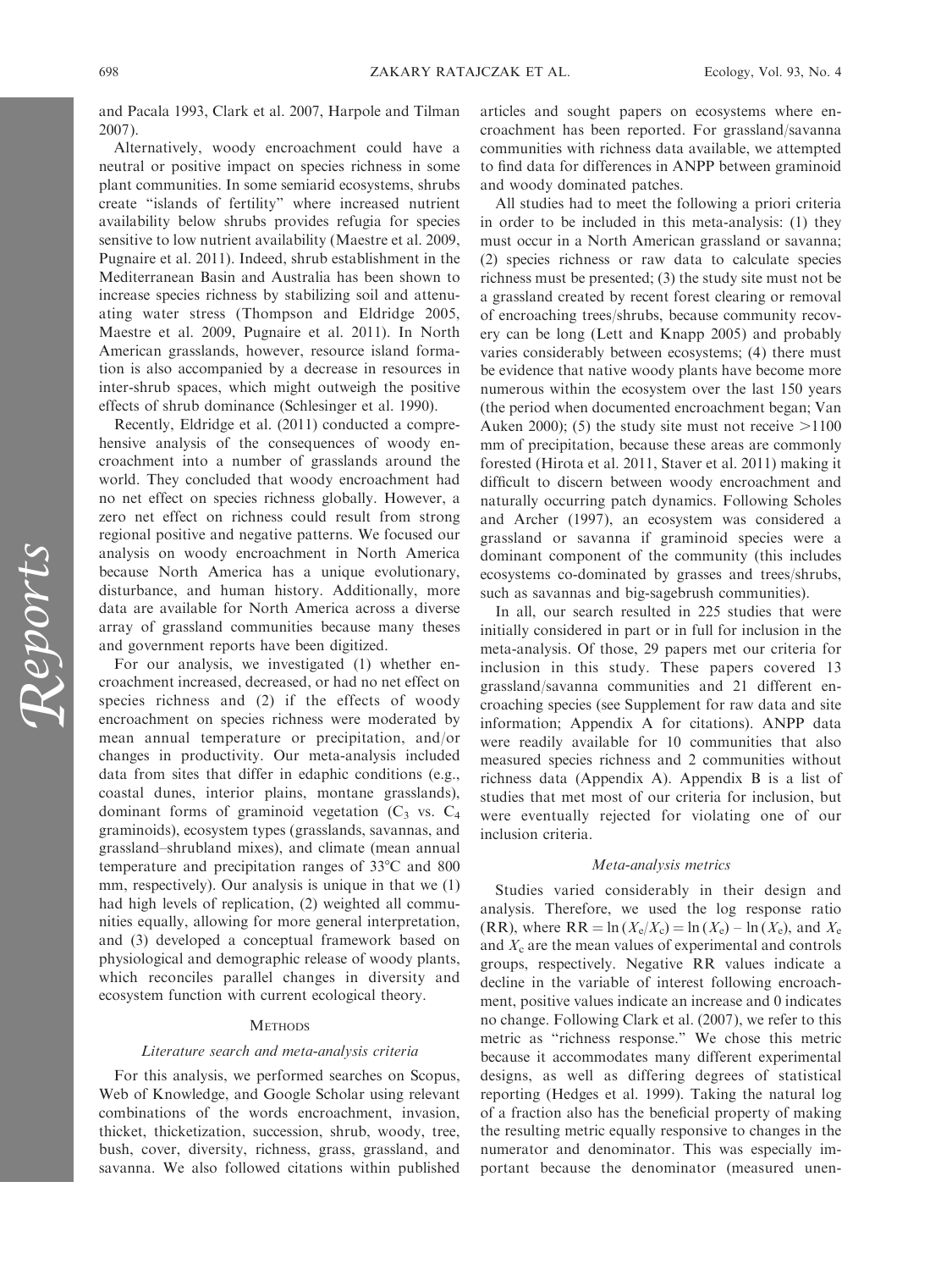| Biome (no. studies)            | MAP (mm) | MAT $(^{\circ}C)$ | Richness<br>response | Encroached<br>ANPP $(g/m^2)$ | Changes in<br>comm. comp. |
|--------------------------------|----------|-------------------|----------------------|------------------------------|---------------------------|
| Pinyon-oak savanna (2)         | 599      | 8.0               | $-0.67$              |                              | F.I                       |
| Barrier island (1)             | 1050     | 14.8              | $-1.11$              | 1471                         | F, I                      |
| Big sagebrush $(4)$            | 277      | 7.4               | $-0.31$              |                              | F.I                       |
| Chihuahuan Desert (5)          | 248      | 14.5              | $-0.42$              | 134                          | D, F, I, O                |
| Coastal mesic grassland (1)    | 1028     | 10.2              | $-0.85$              | 1340                         | NA                        |
| Edwards Plateau (2)            | 549      | 18.4              | $-0.60$              |                              | F, I                      |
| Mediterranean grassland (1)    | 598      | 13.8              | $-0.86$              | 1125                         |                           |
| Mixed-grass prairie (3)        | 380      | 0.3               | $-0.49$              | 325                          | D, F, I                   |
| Oak savanna (2)                | 782      | 6.8               | $-0.66$              | 950                          | F, I                      |
| Sonoran Desert (1)             | 304      | 20.8              | $-0.45$              | 140                          | D                         |
| Subtropical thorn-woodland (1) | 682      | 22.2              | $-0.72$              | 551                          | F                         |
| Tallgrass prairie (5)          | 871      | 14.0              | $-1.11$              | 1104                         | D, F, O                   |
| Tussock tundra (1)             | 225      | $-11.3$           | $-0.32$              | 507                          | F, I                      |

TABLE 1. Site attributes and changes in richness and annual net primary productivity (ANPP) following encroachment.

Notes: Abbreviations are: MAP, mean annual precipitation; MAT, mean annual temperature. For changes in community composition (comm. comp.), F indicates composition changes within and/or between functional groups; D indicates changes in composition as measured by detrended correspondence or ordination analysis; I indicates that the frequency of individual species changes; O indicates change in composition through a miscellaneous methodology; NA indicates that no measurements of composition were reported. Empty cells are cells for which data are not available.

croached richness) varies with both species richness and plot size (e.g., Adler et al. 2005), and our analysis included studies with different plot sizes. The use of this metric and the inclusion criteria above follows Hedges et al. (1999) and Whittaker (2010). Information on how data were obtained from individual studies is presented in Appendix C.

For grasslands/savannas that had multiple studies published on encroachment, we averaged the richness response of all studies for each community. This minimized bias toward grassland/savanna communities that have been studied more extensively than others (see Table 1 for levels of replication). Usually, replicates within communities showed similar responses even if study designs and plot sizes differed (Supplement) and the relationship between plot size and richness response explained little of the overall variability ( $r^2 = 0.05$ ). Therefore, we feel confident that differences in study design do not substantially alter our results. Tallgrass prairie had the most variable results and the highest number of studies  $(n = 5)$ .

Reporting of climatic data varied across studies, therefore we used the WorldClim GIS database to obtain standardized monthly and annual temperature and precipitation for each site (Supplement). WorldClim precipitation values were highly similar to those reported in the subset of papers that included local climate data ( $r^2 = 0.96$ ,  $n = 10$  sites). Prior to statistical analysis, temperature and precipitation were averaged within communities in the same way as richness response (Table 1). We analyzed richness response and ANPP data using a mixed-effects model ANOVA where climate variables (precipitation, temperature) were fixed effects fit with a random intercept. Climate variables and ANPP were strongly correlated, therefore we performed separate analyses for richness response with either climate data or ANPP as fixed effects. Because ANPP can be scaled from different plot sizes, analysis was performed on the reported values of ANPP and on the RR transformation of ANPP, when data from both encroached and un-encroached grasslands were available. Unfortunately, comparable data on soil characteristics were not available at many sites and a recent analysis suggests that global soil databases are inadequate for such analyses (Staver et al. 2011). Therefore, we did not include soil variables in our analysis.

# **RESULTS**

Woody encroachment was associated with a significant decline in species richness in the 13 grassland/ savanna communities with available data (Table 1). The average richness response for all communities was -0.65 and the average proportional decline in species richness  $([S_{\rm R_u} - S_{\rm R_e})/S_{\rm R_u}] \times 100$ ; where SR is species richness and u and e stand for un-encroached and encroached, repectively) was 45%. Richness response decreased with mean annual precipitation (MAP; Fig. 1a,  $r^2 = 0.81$ ,  $P <$ 0.001). Richness response was also negatively correlated with the ANPP following encroachment ( $r^2 = 0.69$ ,  $P <$ 0.05, data not shown) and the magnitude of change in ANPP following encroachment (Fig. 1b,  $r^2 = 0.69$ ,  $P <$ 0.05). Relationships between richness response and the response ratio of ANPP (RR<sub>ANPP</sub>) were weaker ( $r^2$  = 0.48), suggesting that species richness responds more closely to the magnitude of change in ANPP, rather than the proportional change in ANPP. The ANPP of encroached patches was directly related to precipitation  $(r^2 = 0.87, P < 0.001,$  data not shown), as was the difference in ANPP between encroached and unencroached patches (Fig. 1c,  $r^2 = 0.81$ ). For both richness response and ANPP of encroached patches, April precipitation was the best monthly predictor  $(r^2 =$ 0.71 and 0.86, respectively). Temperature was not a significant predictor of richness response or ANPP. After removing one statistical outlier, all reported relationships were also significant when studies are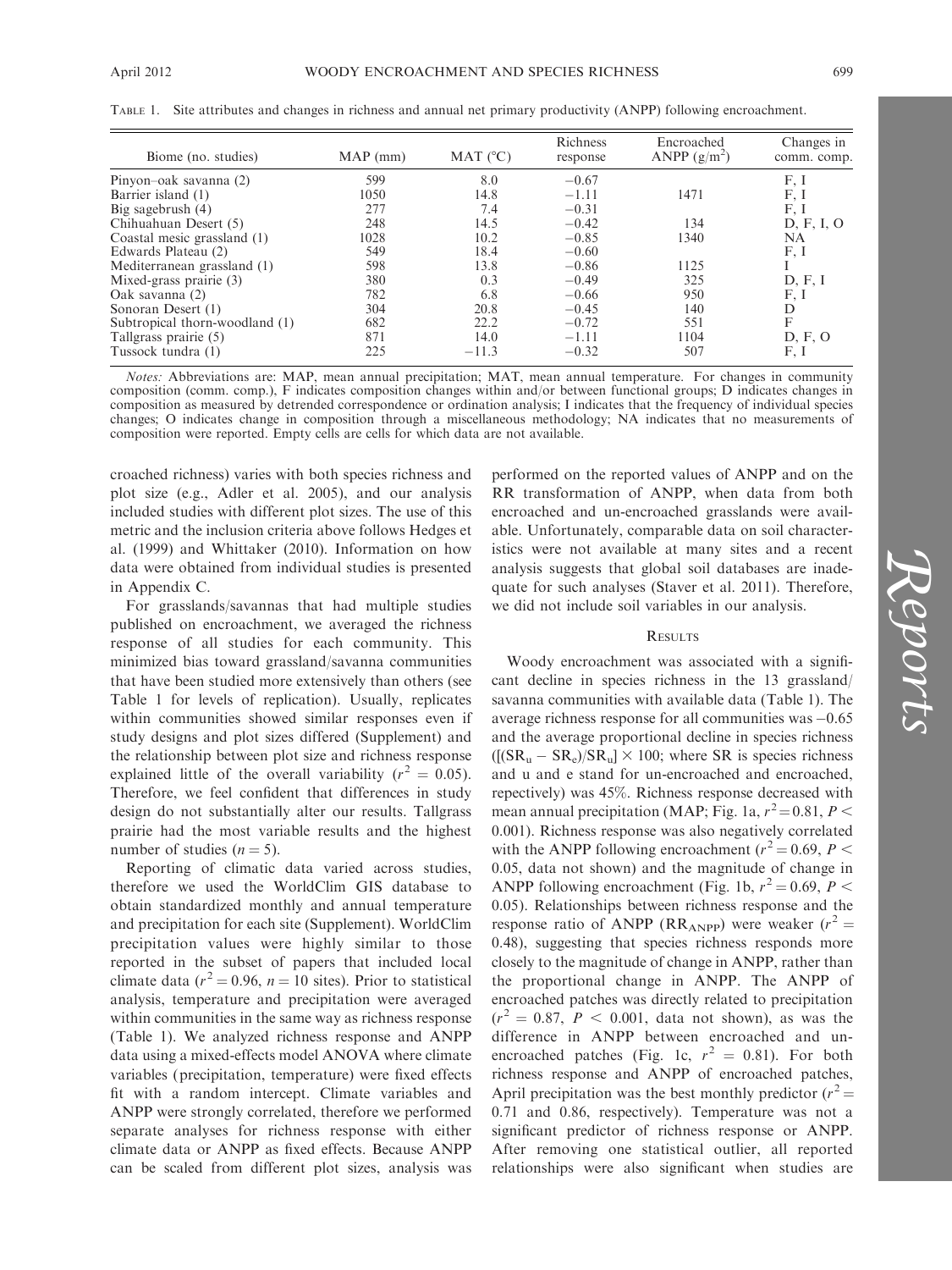

FIG. 1. (a) The relationship between richness response (ln species richness in encroached plot)/species richness in unencroached plot]) and mean annual precipitation (MAP). Negative values indicate a greater decline in richness following encroachment. (b) The relationship between "richness response" and the absolute value of changes in annual net primary productivity (ANPP) following encroachment (i.e.,  $\triangle$ ANPP). (c) The relationship between  $\triangle$ ANPP and MAP. For panels (a) and  $(b)$ , all error bars denote  $\pm$ SE. Points without bars did not have enough replicates to calculate SE or error bars were too small to be seen.

considered as single data points, rather than community type averages (Appendix C).

# **DISCUSSION**

As a whole, woody encroachment consistently resulted in a significant decline in species richness in North America grassland/savanna communities (Table 1). Moreover, most of the studies included here found that encroachment altered community composition as well (Table 1). Species richness often reflects microsite environmental conditions and the traits of species available to colonize an area (Chapin 1980, Shipley et al. 2006). The observed declines in richness, taken together with the noted impacts of woody encroachment on key resources and disturbance mechanisms (Schlesinger et al. 1990, Archer 1995, Scholes and Archer 1997, Knapp et al. 2008, Riginos and Grace 2008, Brantley and Young 2009, D'Odorico et al. 2010, Eldridge et al. 2011, Ratajczak et al. 2011), suggest that few species from the pre-existing grassland/savanna community are well adapted to woody plant dominance in North America.

In contrast to these results, a meta-analysis by Eldridge et al. (2011) found that across continents  $(\sim)18$  equivalents of the "communities" in our study), woody encroachment tended to have a positive or neutral effect on species richness. The analysis by Eldridge et al. (2011) included less than half of the North American communities used in our analysis and this handful of shared communities comprises many of the examples of negative encroachment impacts in their analysis. Thus, the available evidence suggests that the effects of woody encroachment in North America differ from the neutral or positive effects usually observed in other regions. Region-specific variation in evolutionary history (disturbance, grazing, climate, species radiation) and anthropogenic activity (pre- and post-industrial) may account for differences between North America and other continents. For instance, in Mediterranean and Australian grasslands, woody encroachment has been initiated by a discontinuation of pastoral activities and/ or wood collection and has been followed by increases in species richness (Thompson and Eldridge 2005, Maestre et al. 2009). Whereas, in North America, intensifying human activity tends to be the primary cause of woody encroachment (Van Auken 2000, Kochy and Wilson 2001, Briggs et al. 2005) and the impact on species richness is negative (Table 1). Together, these studies demonstrate that species richness is consistently greater when anthropogenic impacts are less intense.

# Interrelations between richness, productivity, and precipitation across North America

Woody encroachment in North America occurs over a large climatic and productivity gradient. We found that woody encroachment had a greater impact on species richness at sites with higher precipitation (Fig. 1a) and when encroachment resulted in a greater change in ANPP (Fig. 1b). Also, ANPP and changes in ANPP following encroachment were positively related to precipitation (Fig. 1c; see Knapp et al. 2008, Barger et al. 2011). These results mirror other observations that the performance of woody plants in grasslands is moderated by water availability. Precipitation is correlated to maximum woody cover in Africa, Australia, and South America (Williams et al. 1996, Sankaran et al. 2005, Hirota et al. 2011, Staver et al. 2011) and in encroached grasslands globally (Eldridge et al. 2011). Likewise, encroachment-related changes in light interception and litter cover are directly related to precipitation (Knapp et al. 2008, Eldridge et al. 2011). Together, these studies demonstrate that both the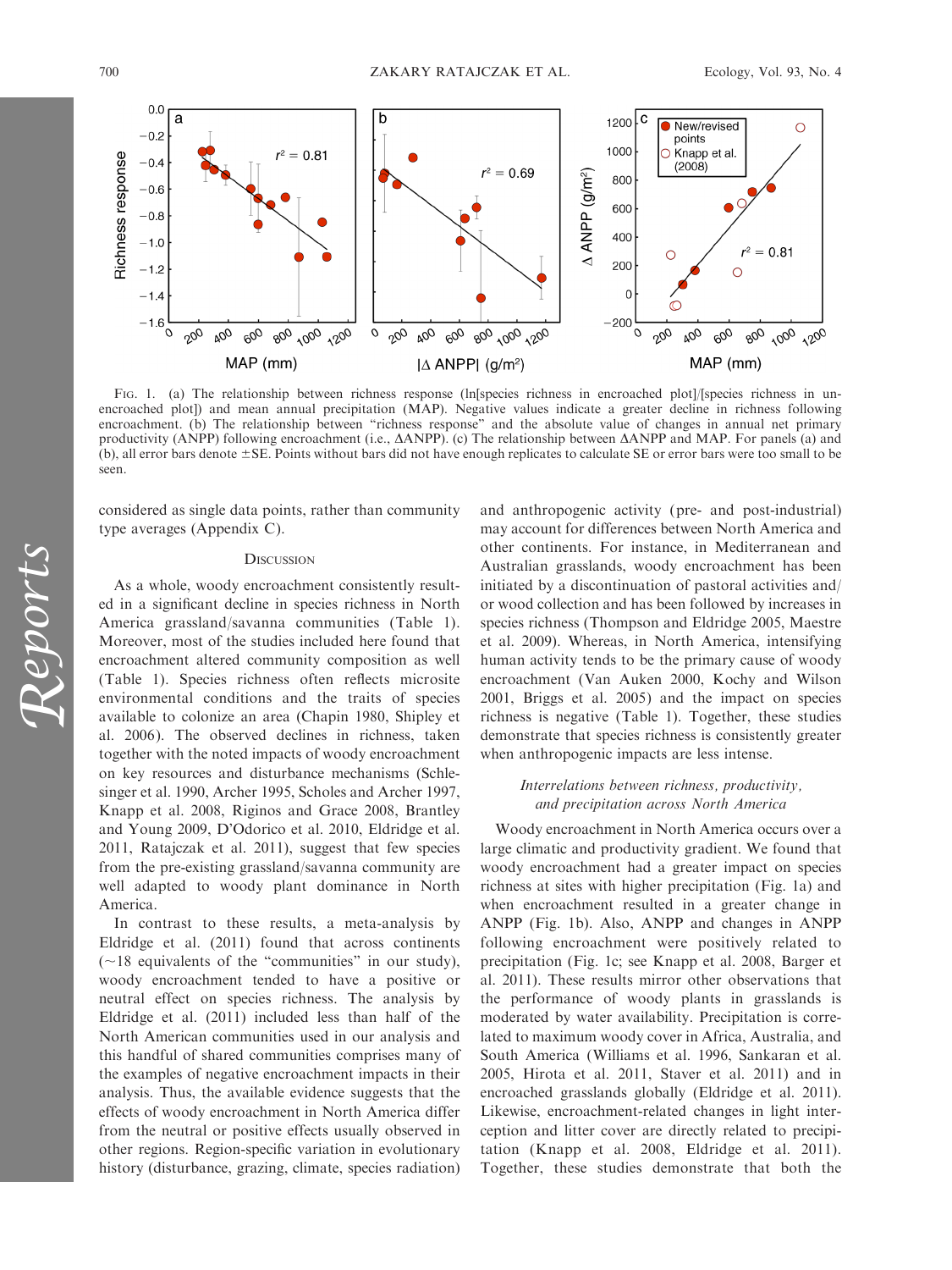impact per unit area and the spatial extent of woody encroachment scale directly with precipitation.

We suggest that the parallel relationships between species richness, ANPP and MAP exist because precipitation determines the magnitude of ''woody release'' that occurs with woody encroachment (Fig. 2). Through competition for resources in the upper soil layers and as a fuel source for fires, grass dominance negatively impacts woody seedling survival and growth, which can suppress woody vegetation even if resource availability is adequate to support adult shrubs and trees (Higgins et al. 2000, Sankaran et al. 2004, 2005, Bond 2008, Staver et al. 2011). When factors limiting woody vegetation are attenuated by fire suppression, overgrazing, or increased resource availability, water-limited woody plants undergo a release and reach a level of dominance that is determined predominately by precipitation (Figs. 1 and 2; Sankaran et al. 2005, Knapp et al. 2008, Barger et al. 2011, Eldridge et al. 2011, Hirota et al. 2011, Staver et al. 2011) and to a lesser extent, local edaphic factors or grazing (e.g., Williams et al. 1996, Roques et al. 2001, Staver et al. 2011). This release is both physiological (affecting individual plants) and demographic (affecting overall cover). Since there is a greater release at sites with higher precipitation, woody encroachment also has a greater effect on resource availability and ecosystem processes, resulting in stronger declines in species richness.

This woody release hypothesis assumes that the impact of encroachment on key processes increases with woody cover and woody biomass (i.e., that per-mass competitive effects do not vary among North American grasslands). A woody-release interpretation does not tie the observed relationship between precipitation and richness response to changes in any single resource or disturbance across sites, just the magnitude of overall change, which is captured in the various metrics discussed previously. This is important because light, water, nutrients, grazing, and fire are differentially affected by woody encroachment and have divergent effects across grassland communities (Knapp and Smith 2001, Clark et al. 2007, Knapp et al. 2008, Peters et al. 2011, Staver et al. 2011).

The relationship between changes in species richness and changes in ANPP also matches general theoretical expectations. In herbaceous plant communities, the relationship between diversity and productivity is hypothesized to be a unimodal, hump-shaped curve (Grime 1973, Tilman and Pacala 1993). While recent work has found that the unimodal curve might not be appropriate across the natural range of productivity found in grasslands (Adler et al. 2011), several global change experiments suggest that an increase in productivity leads to a decline in species richness (Suding et al. 2005, Clark et al. 2007, Harpole and Tilman 2007). This relationship may scale up from changes within the herbaceous community, to changes in the dominant vegetation type as well. Woody encroachment has



FIG. 2. A conceptual framework of woody release that explains related changes in richness response and ANPP along the North American precipitation gradient. This framework depicts two population states, which differ in their degree of woody plant dominance. The demographically suppressed population is the level of woody dominance when a combination of grass competition and resource availability prevents recruitment of adult woody plants. The potential dominance line represents the climatic potential of woody plants when demographic barriers are attenuated. Woody release is both demographic (more individuals reach the adult stage) and physiological (individual plants become larger). The ''potential dominance line'' is thick to reflect the potential role of local edaphic factors and grazing as moderators of the level of woody release.

similar effects on species richness and productivity (Fig. 1a–c) and is also stimulated by a decrease in disturbance (Van Auken 2000, Briggs et al. 2005, D'Odorico et al. 2010) and/or the fertilization effects of nitrogen deposition/ $CO<sub>2</sub>$  emissions (Bond and Midgley 2000, Kochy and Wilson 2001, Wigley et al. 2010). Moreover, the magnitude of changes in species richness scale with the changes in aboveground productivity (Fig. 1b), which is the expected relationship as increasing dominance by an individual species or functional group, in this case a strong aboveground competitor, leads to increased productivity, but decreased diversity (Tilman and Pacala 1993, Clark et al. 2007). In the one case where woody encroachment decreased productivity (Chihuahuan Desert), the theoretical patterns and mechanisms still held. In herbaceous communities, increasing abiotic stress is associated with a decrease in both productivity and diversity: this is the left half of the unimodal curve (Grime 1973, Tilman and Pacala 1993). In the northern Chihuahuan desert, shrub encroachment has facilitated desertification, which intensifies both water and nutrient limitation (Schlesinger et al. 1990). These impacts, in turn, result in a concomitant decline in productivity and diversity (Baez and Collins 2008, Barger et al. 2011), as theory predicts.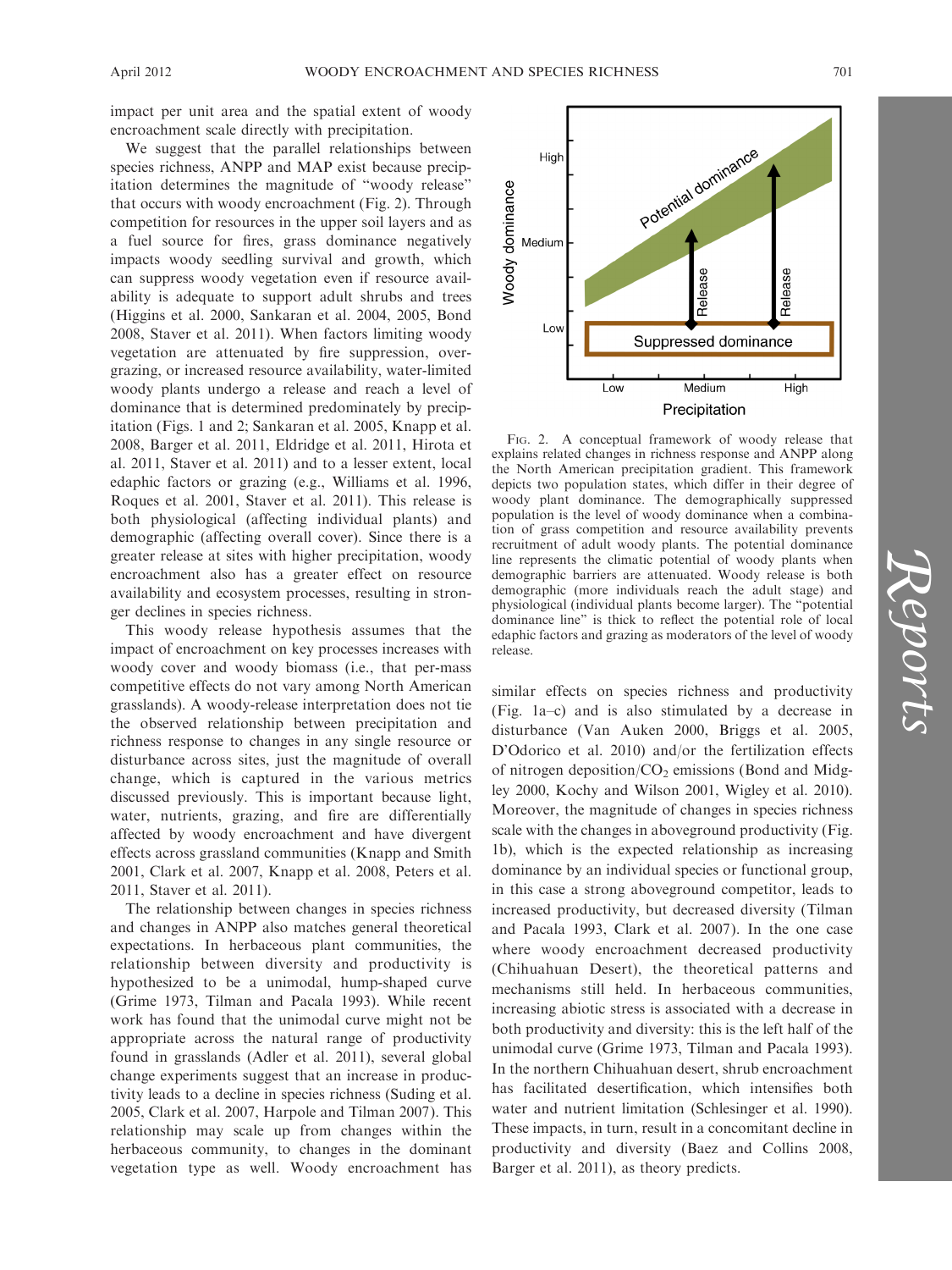The results of this meta-analysis suggest that in North America, species richness consistently declines following woody encroachment and that the magnitude of impact varies along a large-scale precipitation–productivity gradient. The woody release framework (Fig. 2) explains these patterns based on observations from demographic theory and measured responses of encroachment to precipitation (Fig. 1a–c). We also found preliminary evidence that changes in species richness are related to annual net primary productivity, which represents a scaling up of potential trade-offs between richness and productivity (Fig. 1b). On a global scale, our results suggest that the impacts of woody encroachment vary regionally. Given that woody plant encroachment is a relatively recent global phenomenon, it is possible that species richness may gradually increase over time following encroachment (e.g., Adler et al. 2005). However, woody encroachment currently leads to altered plant communities and a loss of grassland/ savannas ecosystems. Because woody encroachment generally reflects a transition to an alternative stable state (Schlesinger et al. 1990, Scheffer et al. 2001, D'Odorico et al. 2010, Ratajczak et al. 2011) and efforts to reverse encroachment have had limited success (Lett and Knapp 2005), continued encroachment will likely lead to further decreases in species richness and changes in community structure throughout grasslands and savannas in North American.

#### **ACKNOWLEDGMENTS**

We thank the many authors whose work made this metaanalysis possible. Z. Ratajczak was supported by a U.S. Department of Education GAANN Fellowship. M. L. Ronsheim and J. M. Briggs provided valuable comments on an earlier version of this manuscript. A. M. Skibbe provided help with ClimDb, and B. K. Sandercock and G. K. Phoenix provided constructive advice on performing meta-analyses.

#### LITERATURE CITED

- Adler, P. B., et al. 2011. Productivity is a poor predictor of plant species richness. Science 333:1750–1753.
- Adler, P. B., E. P. White, W. K. Lauenroth, D. M. Kaufman, A. Rassweiler, and J. A. Rusak. 2005. Evidence for a general species–time–area relationship. Ecology 86:2032–2039.
- Archer, S. 1995. Tree–grass dynamics in a thornscrub savanna parkland: reconstructing the past and predicting the future. Ecoscience 2:83–99.
- Baez, S., and S. L. Collins. 2008. Shrub invasion decreases diversity and alters community stability in northern Chihuahuan desert plant communities. PLoS ONE 3:e2332.
- Barger, N. N., S. R. Archer, J. L. Campbell, C. Huang, J. A. Morton, and A. K. Knapp. 2011. Woody plant proliferation in North American drylands: a synthesis of impacts on ecosystem carbon balance. Journal of Geophysical Research 116:G00K07.
- Bond, W. G., and G. F. Midgley. 2000. A proposed  $CO<sub>2</sub>$ controlled mechanism of woody plant invasion in grasslands and savannas. Global Change Biology 6:865–869.
- Bond, W. J. 2008. What limits trees in  $C_4$  grasslands and savannas? Annual Review of Ecology, Evolution, and Systematics 39:641–659.
- Brantley, S. T., and D. R. Young. 2009. Contribution of sunflecks is minimal in expanding shrub thickets compared to temperate forest. Ecology 90:1021–1029.
- Briggs, J. M., A. K. Knapp, J. M. Blair, J. L. Heisler, G. A. Hoch, M. S. Lett, and J. K. McCarron. 2005. An ecosystem in transition: causes and consequences of the conversion of mesic grassland to shrubland. BioScience 55:243–254.
- Chapin, F. S. 1980. The mineral nutrition of wild plants. Annual Review of Ecology and Systematics 11:233–260.
- Clark, C. M., E. E. Cleland, S. L. Collins, J. E. Fargione, L. Gough, K. L. Gross, S. C. Pennings, K. N. Suding, and J. B. Grace. 2007. Environmental and plant community determinants of species loss following nitrogen enrichment. Ecology Letters 10:596–607.
- Collins, S. L., A. K. Knapp, J. M. Briggs, J. M. Blair, and E. M. Steinauer. 1998. Modulation of diversity by grazing and mowing in native tallgrass prairie. Science 280:745–747.
- D'Odorico, P., J. D. Fuentes, W. T. Pockman, S. L. Collins, Y. He, J. S. Medeiros, S. DeWekker, and M. E. Litvak. 2010. Positive feedback between microclimate and shrub encroachment in the northern Chihuahuan desert. Ecosphere 1:art17.
- Eldridge, D. J., M. A. Bowker, F. T. Maestre, E. Roger, J. R. Reynolds, and W. G. Whitford. 2011. Impacts of shrub encroachment on ecosystem structure and functioning: towards a global synthesis. Ecology Letters 14:709–722.
- Grime, J. P. 1973. Competitive exclusion in herbaceous vegetation. Nature 242:344–347.
- Harpole, W. S., and D. Tilman. 2007. Grassland species loss resulting from reduced niche dimension. Nature 446:791–793.
- Hedges, L. V., J. Gurevitch, and P. S. Curtis. 1999. The metaanalysis of response ratios in experimental ecology. Ecology 80:1150–1156.
- Higgins, S. I., W. J. Bond, and W. S. W. Trollope. 2000. A recipe for grass–tree coexistence in savanna. Journal of Ecology 88:213–229.
- Hirota, M., M. Holmgren, E. H. Van Nes, and M. Scheffer. 2011. Global resilience of tropical forest and savanna to critical transitions. Science 334:232–235.
- Hoekstra, J. M., T. M. Boucher, T. H. Ricketts, and C. Roberts. 2005. Confronting a biome crisis: global disparities of habitat loss and protection. Ecology Letters 8:23–29.
- Knapp, A. K., J. M. Briggs, S. L. Collins, S. R. Archer, M. S. Bret-Harte, B. E. Ewers, D. P. Peters, D. R. Young, G. R. Shaver, E. Pendall, and M. B. Cleary. 2008. Shrub encroachment in North American grasslands: shifts in growth form dominance alters control of ecosystem carbon inputs. Global Change Biology 14:615–623.
- Knapp, A. K., and M. D. Smith. 2001. Variation among bioregions in temporal dynamics of aboveground primary production. Science 291:481–484.
- Kochy, M., and S. D. Wilson. 2001. Nitrogen deposition and forest expansion in the northern Great Plains. Journal of Ecology 89:807–817.
- Lett, M. S., and A. K. Knapp. 2005. Woody plant encroachment and removal in mesic grasslands: production and composition responses of herbaceous vegetation. American Midland Naturalist 153:217–231.
- Maestre, F. T., et al. 2009. Shrub encroachment can reverse desertification in semi-arid Mediterranean grasslands. Ecology Letters 12:930–941.
- Peters, D. P. C., A. E. Lugo, F. S. Chapin, III, S. T. A. Pickett, M. Duniway, A. V. Rocha, F. J. Swanson, C. Kaney, and J. Jones. 2011. Cross-system comparisons elucidate disturbance complexities and generalities. Ecosphere 2:art81.
- Pugnaire, F. I., C. Armas, and F. T. Maestre. 2011. Positive plant interactions in the Iberian Southeast: mechanisms, environmental gradients, and ecosystem function. Journal of Arid Environments 75:1310–1320.
- Ratajczak, Z. R., J. B. Nippert, J. C. Hartman, and T. W. Ocheltree. 2011. Positive feedbacks amplify rates of woody encroaching in mesic tallgrass prairie. Ecosphere 2:art121.
- Riginos, C., and J. B. Grace. 2008. Savanna tree density, herbivores, and the herbaceous community: bottom-up vs. top-down effects. Ecology 89:2228–2238.